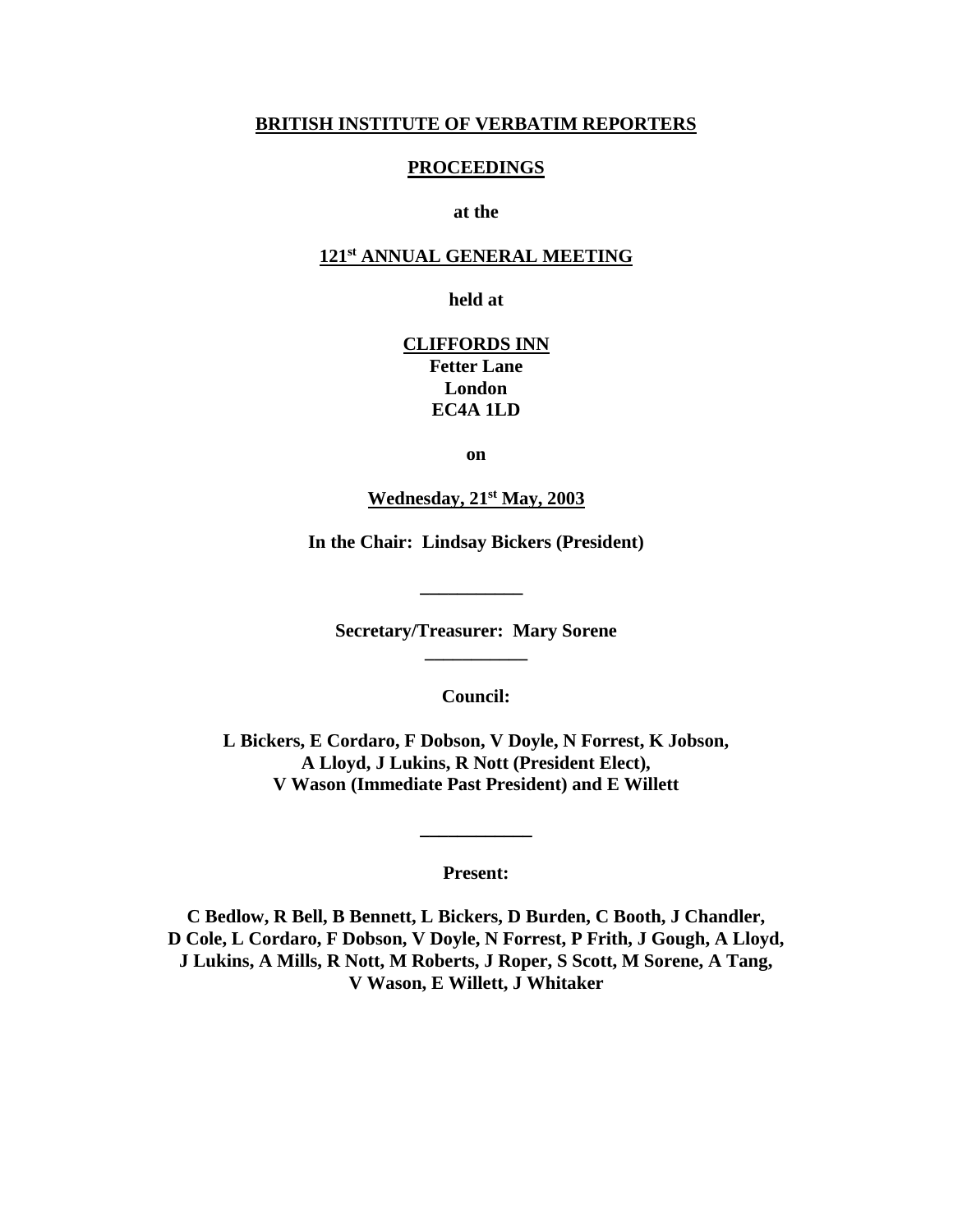THE PRESIDENT: Welcome everybody. The Secretary will read the notice convening the meeting.

## **(The Notice convening the Meeting was read)**

#### **Apologies for Absence**

Apologies for Absence were received from: Lynn Gifford, Laura Harrison, Helen Tennyson-Spelman, Dawn Scott, Audrey Boyes, Franny Barrett, Rita Fox, Ann Hill, Margaret Beaumont, Chris Armstrong, Diana Tapper, Helen Edwards, Sue McIntyre, Miriam Weisinger, Ginny Holland Jones, Nicki Leahy, and Lynn Briault.

### **Minutes of the 2002 AGM**

THE PRESIDENT: I am sure you have all received the minutes of the last AGM, most of you by e-mail. You have all had an opportunity to read those minutes. Spare copies are available.

Are there any corrections to or comments on those minutes ?

### (**The acceptance of the minutes was proposed by Roger Bell and seconded by Jackie Roper**)

### (**The Minutes of the 2002 AGM were agreed and signed as a correct record of the meeting**)

### **Treasurer's Report**

THE SECRETARY: This report has also been circulated and, hopefully, read. There are some spare copies available. It is just a question of getting approval.

THE PRESIDENT: Do you want Mary to go into any detail about the money situation? If you have studied the accounts, you will have noticed that the Institute has quite a lot of money invested. Are there any questions? (You trust us with the money!)

### (**The acceptance of the Treasurer's Report was proposed by Julie Whitaker and seconded by Barbara Bennett**)

### (**The Report and Accounts were received and adopted**)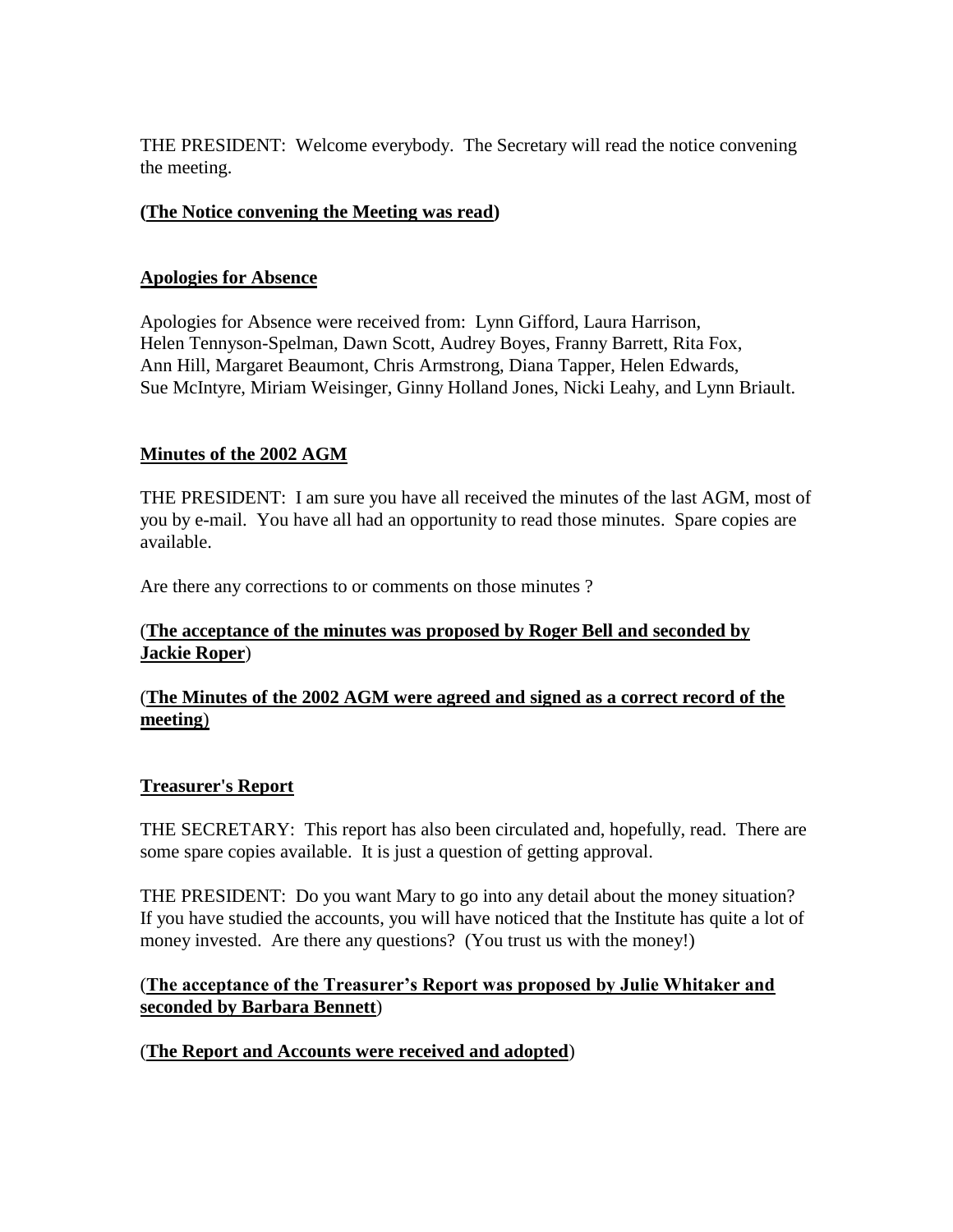#### **Presidential Address**

THE PRESIDENT: Now you have to suffer me for a few minutes, I am afraid.

Dear Colleagues, the Council is pleased to see you this evening at this our 121st AGM of the Institute. We are still here earning our living taking notes because, as a profession, we have adapted to current needs and opportunities as they have presented themselves. Are we in the business of taking a shorthand note or of producing transcripts? The answer is "both" because what is read on the screen is transcription.

Let us go back a bit. Shorthand writing in some form has been known since the time of Julius Caesar or even earlier, crude though it must have been when written on tablets of wax. Pope Gregory the Great in about 600 AD mentions that he revised his "homilies" from stenographic reports and St Jerome had ten stenographers, four to take dictation and six transcribers. Emperor Severus in the third century decreed that a shorthand writer who made a mistake in reporting a case should be banished and have the nerves of his fingers cut so that he could never write again!

Samuel Pepys leaves us a vivid account of the Great Plague and the Fire of London, written in the Shelton system. In the 17th century, shorthand was frequently written as a form of correspondence and there is evidence of this from America, where one – and note the name - Sir Ralph Berney spoke of the "multitudes of women practising shorthand in churches". Were these the first women to do so?

You do not want a history lesson on stenography, do you? It is a fascinating subject and the developments over the years have brought us to where we are today. History makes us what we are. Would that time allowed to scrutinise the various systems of pen shorthand over the years and the famous men who wrote them, Isaac Pitman probably being the most famous, though Gregg and Gurney`s shorthand play an important role. Here I go again, blethering on.

From quill pens in the late eighteenth century, through all the various writing implements for written shorthand, eventually to the first French machine, which arrived in 1827. It was unlike the present Grandjean machine. The first United States steno machine was developed in 1909. Camille Palanque designed and oversaw the manufacture of the first British shorthand machine in 1939, though it did not come into use until after the war.

The first typewriters for commercial use came into action in 1843. Shorthand writers soon embraced their use, though I believe even then there were the die-hards who could not see the benefits of typewriting and persevered with their written transcripts until forced to change.

Just as an aside, there is a new book out about Oscar Wilde`s trial. One reviewer wrote about the discovery of a transcript of the entire proceedings, written in long-hand, which is the basis of the book. I wrote to the editor of the paper stating that the transcript must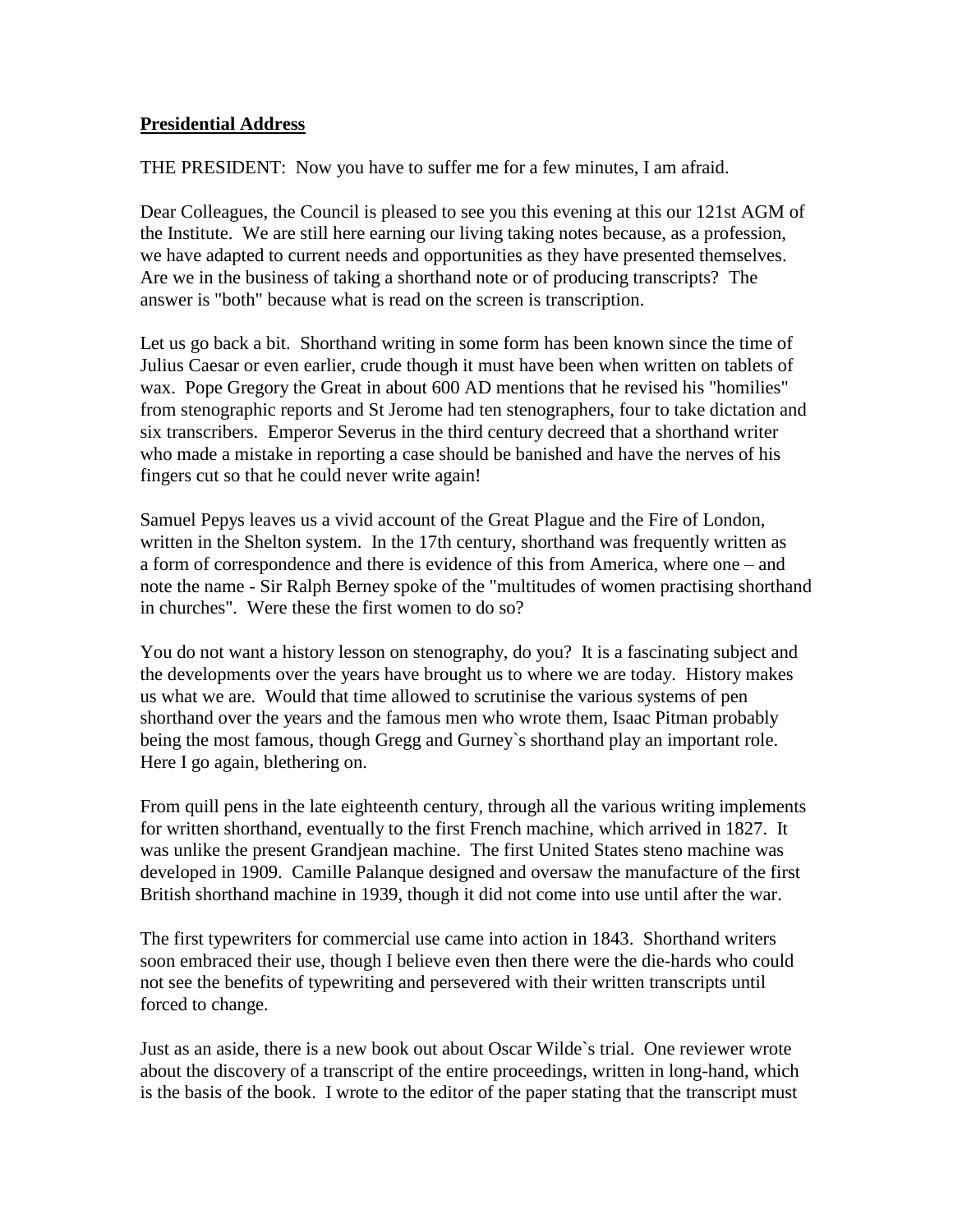have been from shorthand notes taken at the time as no one in 1895 or now could write verbatim speeds in long-hand. My comments were merely noted!

Then we progressed to electric typewriters and word processors. Our transcripts now look clear and neat. Let us hope the content is as good. Many of our members are using computer-aided transcription masterfully but, once again, one can only hope that revisions and corrections are being made as required. Transcripts should not just regurgitate the spoken word but improve upon it. Sworn evidence must be verbatim, as we all know, but in the private field I do believe transcripts need tidying up. When read after the event, no-one wants garbled, unpunctuated nonsense.

Computer-aided transcription has developed into speech-to-text reporting. This is a growing and important area of work. Speech-to-text reporters working for the deaf require great accuracy. They are constantly updating their dictionaries to keep abreast of the subject matter at meetings. Their new code of conduct clearly states the requirements, including passing a course in deaf awareness and two practical sessions with a deaf reader. Perhaps some of you here are considering undertaking this work.

Where do we go now? Our greatest concern must be that so few people are entering our profession. Pitman's shorthand is no longer being taught in its pure form and the truncated versions are not suitable for high speeds. The nearest school of stenotyping is in Dublin, though one firm in London does teach its own reporters. There are a few long-distance learners of Stenograph and Palantype. I fear that inevitably tape recording will become even more widely used in future.

Not every machine writer has become a fully-fledged CAT reporter. Personally, I find that a great deal of my work requires heavy editing and my Possum software does not make transcription quicker for me, though I accept others probably achieve much better results.

The new American systems have very sophisticated software and, of course, Eclipse can now be used on the Possum machines, and that probably improves matters. Most of you will remember the good demonstration we had at last year's AGM on this subject. This year we have Jean Gough, who is, I am sure, making light of my every word. Jean subtitles for the BBC and knows her stuff. Thank you for that, Jean.

Very refined software indeed is needed to cope with the client who wants a transcript produced with embedded macros to go straight to the printer. Our job is to give the client what he requires. Deaf people need fast, accurate, verbatim transcription that can be read easily on a screen. Speech taken over headphones translated from another language into English and tidied into a house style requires a different approach.

Our experienced pen notetakers, who have over the years covered the full gamut of work, enjoy the challenge of rewriting badly spoken speech, and often paring down the waffle to the bare bones. A seamless transcript on a write-out is invaluable to the lawyers. One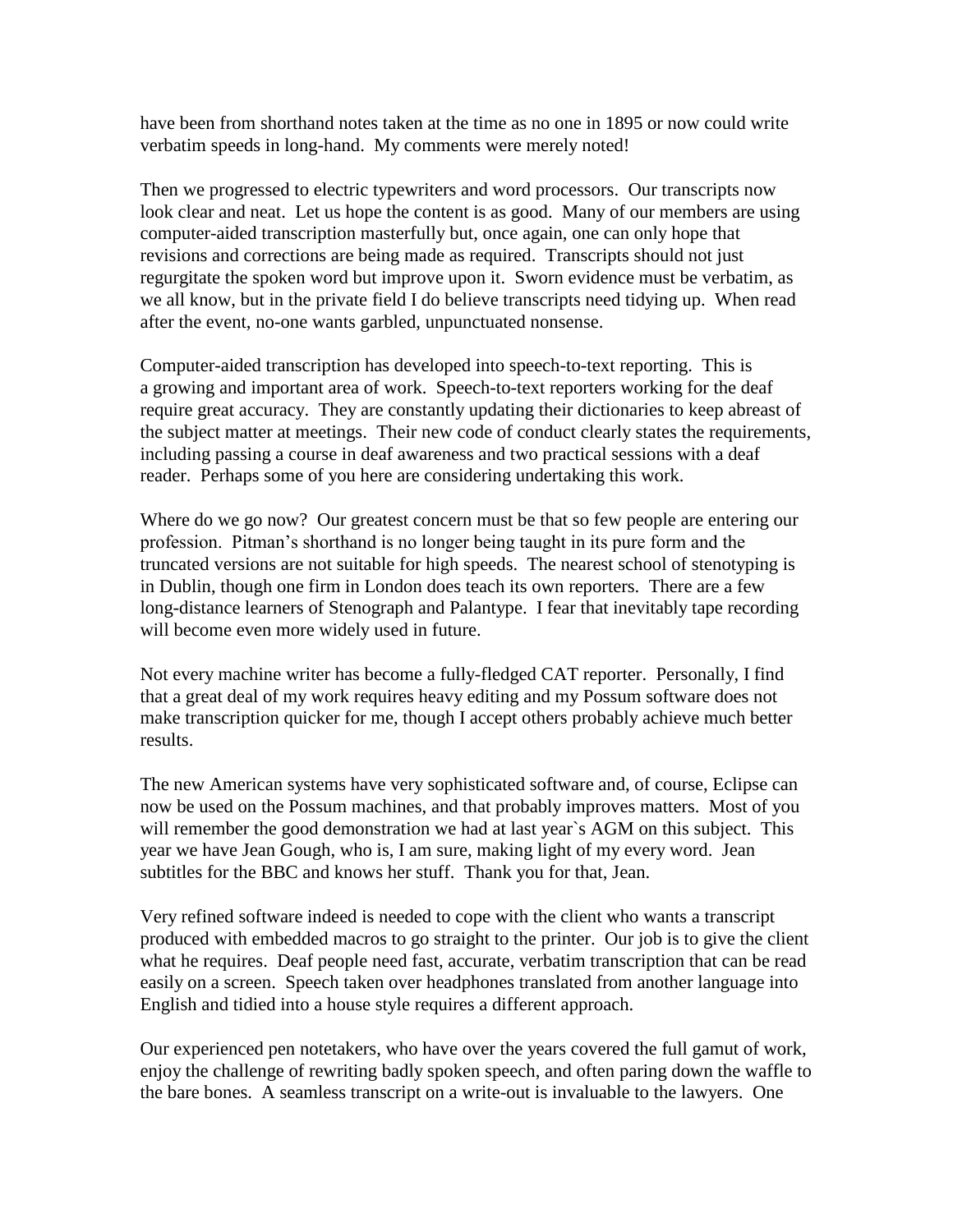colleague was recently accused by counsel of being a Rottweiler, so tenacious was she in checking the medical terms at the end of the day.

We all need to aim to keep up to date with current affairs and to read a decent newspaper every day. In the wide ambit of general reporting, who knows what will come up next? What a brilliant lot we are! We are always on a learning curve.

I could open a debate on the standards of transcripts, but perhaps now is not the time. Tape recording is improving with multi-track systems and digital sound but someone has to type the tapes, and there is no substitute for the experienced notetaker at the hearing. We can prove our worth by giving the client a high standard of work. It is no good producing "as is" work, just churned out. How often have we heard it said, "That`s what he said and that`s what he`s getting"?

I know one agency, when challenged about using raw CAT transcripts, replied that they edit all the work anyway! Perhaps this will be the next major change to the way we work – producing a CAT transcript straight on to a disk and handing it to the client or the agency where another person edits as necessary. It is all very well taking an almost perfect note, but the final product is what matters.

Another major step forward is e-mail. Communication has been greatly enhanced by e-mail. No longer do we have to phone colleagues asking for or receiving information at an inconvenient time. The Internet, too, is an invaluable aid in answering queries that arise when preparing a transcript.

Now you want to know about what BIVR has been doing for the last year. The Council is delighted with its website. We thank our Secretary, Mary, and, in particular, Carryl, her daughter who is at university, for the fact that the website exists at all, and also for the joy and interest it provides. I cannot help noticing that the younger ones take a different approach to it than we oldies. Once again, time marches on. If you have not yet logged on, why not make that the next thing you do when you sit at your computer?

The second great event of the year has been the introduction of a new section to the Council for speech-to-text reporters. During the year, Lisa Cordaro was co-opted on to the Council and has been very enthusiastic in keeping us informed about the work of STTRs. We hope more reporters will convert to this rewarding form of work. We will soon have two new members on the Council, Julie Whitaker and Caroline Booth. We welcome them.

We do not know what will happen at the next round of tenders for the Crown Courts or with the Tape Transcription Panel. I am sure the new President, Robyn Nott, and the Council will give the news at the appropriate time.

Since the amalgamation of the National Society of Stenotypists (the NSS) and the old Institute, there has been a fund of money to spend on training. A great deal of work goes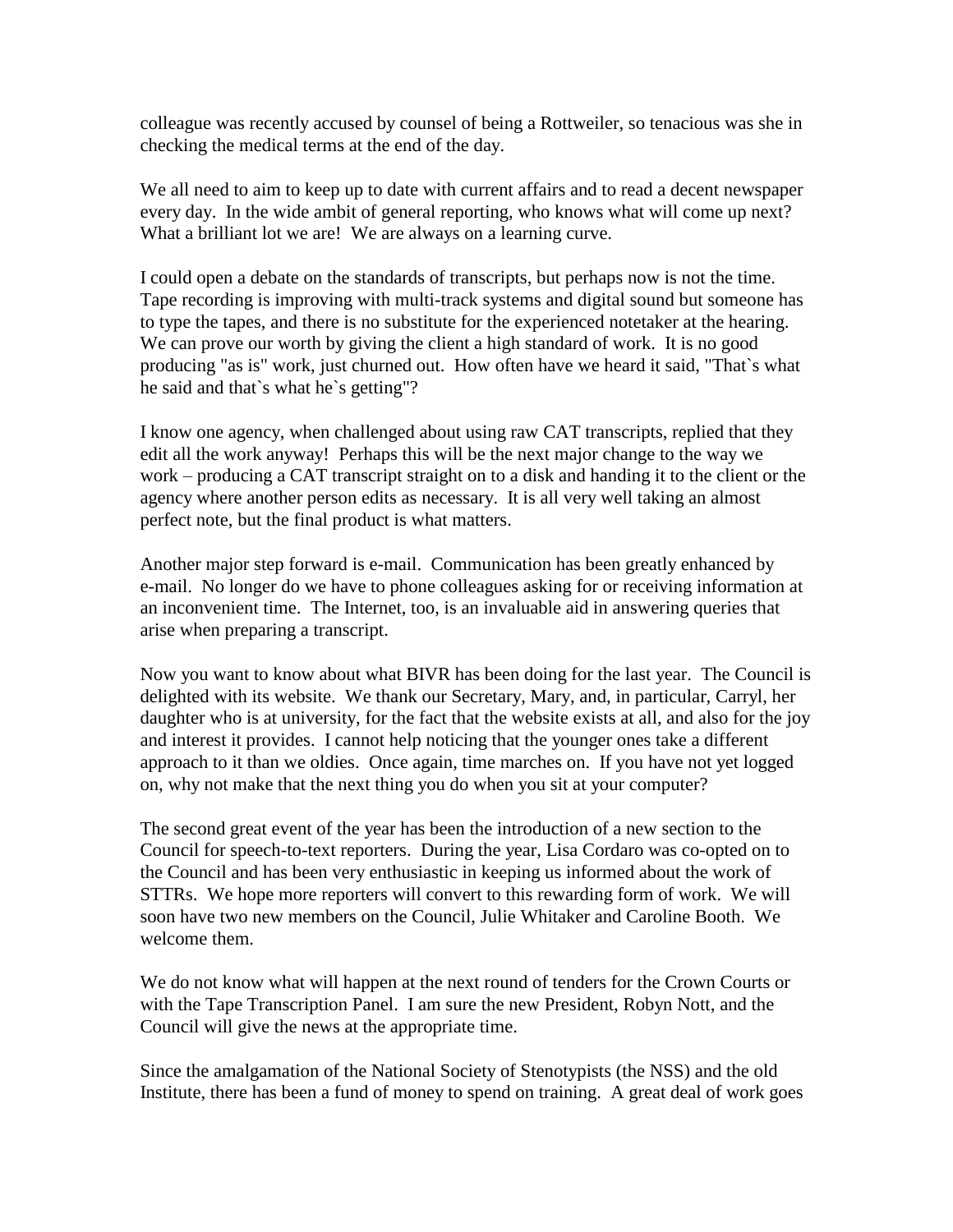into planning a seminar or weekend workshop but we hope to have more of them in the future. Indeed, at our last Council meeting, we were discussing this very point.

The Council has dealt, I hope efficiently, with most matters that have arisen. The experience of people like Betty Willett has been invaluable. Now that she has retired, though she tells me she is busier than ever, we are able to lean on her even more heavily to ferret out information and write reports. She is definitely the "mother of the Council". We greatly miss Jenny Chandler`s input but realise the weight she carries in her professional life. Fortunately, she has now recovered from her recent ill-health.

Sadly, Bob Freeman died last year. He is missed and fondly remembered for his cheerfulness and wit. Over the year, we have lost other reporting colleagues whom we will remember in our own particular way.

I thank my colleagues on the Council for their support. I also thank Ivan Trussler of Harry Counsell for allowing us to hold our Council meetings in their offices. We are paying for the hire of this room for the AGM, but BIVR has had no other accommodation expenses for Council meetings during the year.

Mary has kept me straight in her capacity as Secretary. She delves about the websites and comes up with very interesting snippets. She has worked very hard for us all in her capacity as Secretary and Treasurer. She is a gem and we thank her. **(Applause)**

We welcome your questions and comments - but not too difficult, please!

ROGER BELL: I just wanted to say that what we have seen on the screen has been sheer magic for me. Well done, Jean.

THE PRESIDENT: There are no questions. Are there any comments?

JACKIE ROPER: I would like to thank you, Lindsay, for the history you gave us of our profession. I wonder if you used the Internet or is it an example of your vast array of knowledge?

THE PRESIDENT: These are just bits and pieces I have been keeping a note of through the year. I am very glad it is over. I shall never do it again!

### **Council Election**

THE PRESIDENT: Some members retire from the Council by rotation and, as there are more vacancies than candidates, we do not need an election.

We welcome Lisa Cordaro, who was co-opted on to the Council during the year, and nominated and seconded this year. We also welcome Julie Whitaker and Caroline Booth,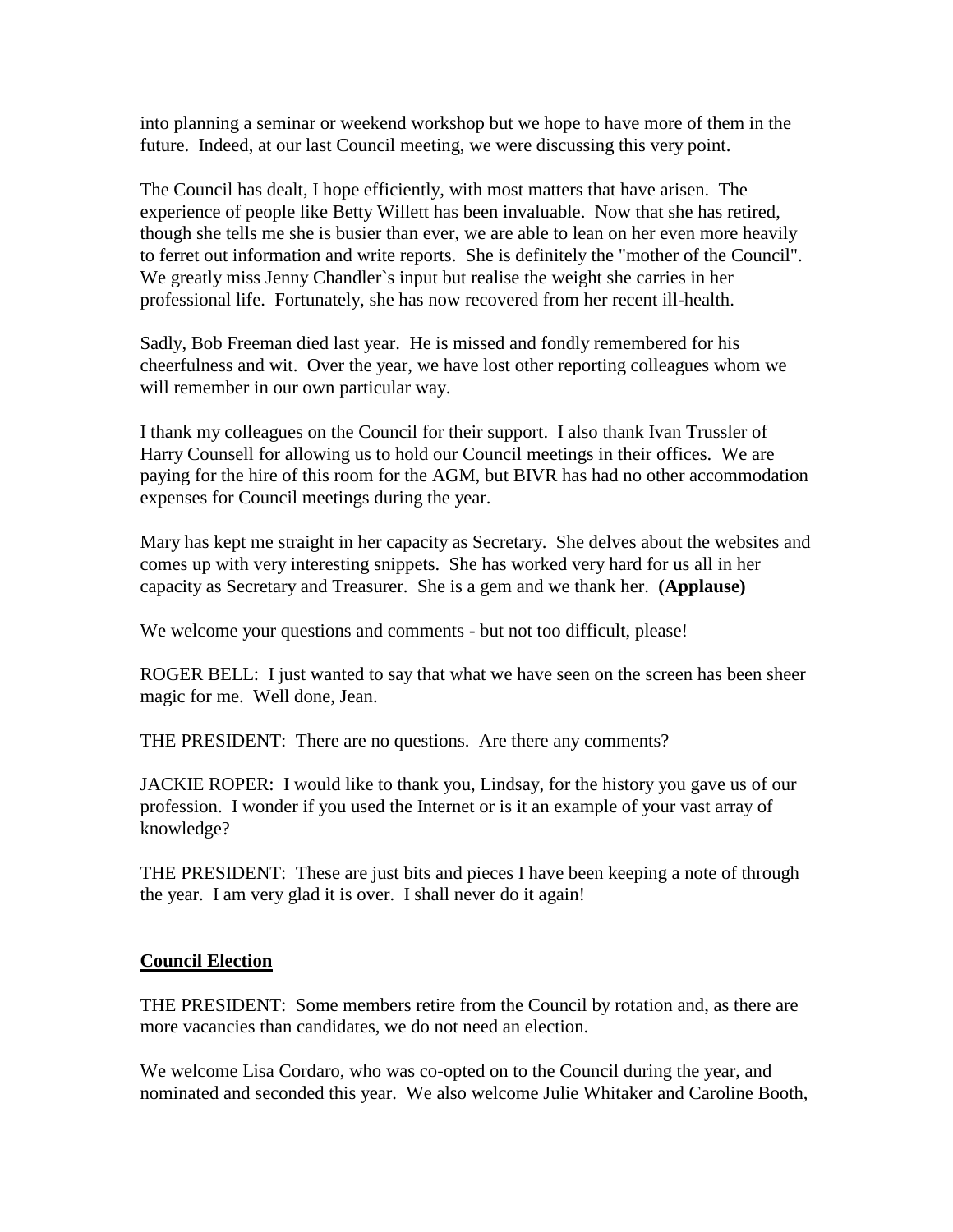as I mentioned in my speech. They are both here and we welcome them to the Council. They will be working with Lisa, mainly on STTR work.

## **Election for President Elect**

THE PRESIDENT: There are five nominations for President Elect: Frances Dobson, Naomi Forrest, who has been President once before, Jean Lukins, who unfortunately could not come today because of work commitments, Valerie Doyle, who has also previously been President, and Ann Lloyd.

The voting slips will be passed out. Only full Members and Fellows are eligible to vote.

## (**Anne Mills and Roger Bell were appointed as tellers**)

THE PRESIDENT: I have the results of the election for President for the year after this one. It was very close and there had to be a recount. (It sounds a bit like the Presidential elections in the US, doesn`t it?) Valerie Doyle received 12 votes and Ann Lloyd 11, so it was very close. Welcome, Valerie. Robyn is President for the coming year and Valerie will be President the year after.

### **Appointment of the Accountant**

THE PRESIDENT: Mr Kypri, now trading as Alliance Accountancy, is willing to continue. He is a Certified Accountant. The Council have studied the figures and everything seems to be in order.

## (**The appointment of Mr Kypri was proposed by Jackie Roper and seconded by Barbara Bennett**)

# **Date of Next Meeting**

THE PRESIDENT: The AGM is usually held in the third week after the Easter sitting, making the date 5 May, 2004. The Council has authority to alter that if necessary, as it was this year, and for very good reasons. We expect the next AGM will be held on 5 May, 2004.

If there is no other business, that concludes the AGM, and we will release Jean from taking notes. Jean has very kindly agreed to answer some questions on her system and her work, but let us do it in a civilised way!

### (**Jackie Roper thanked the Council for their work during the year**)